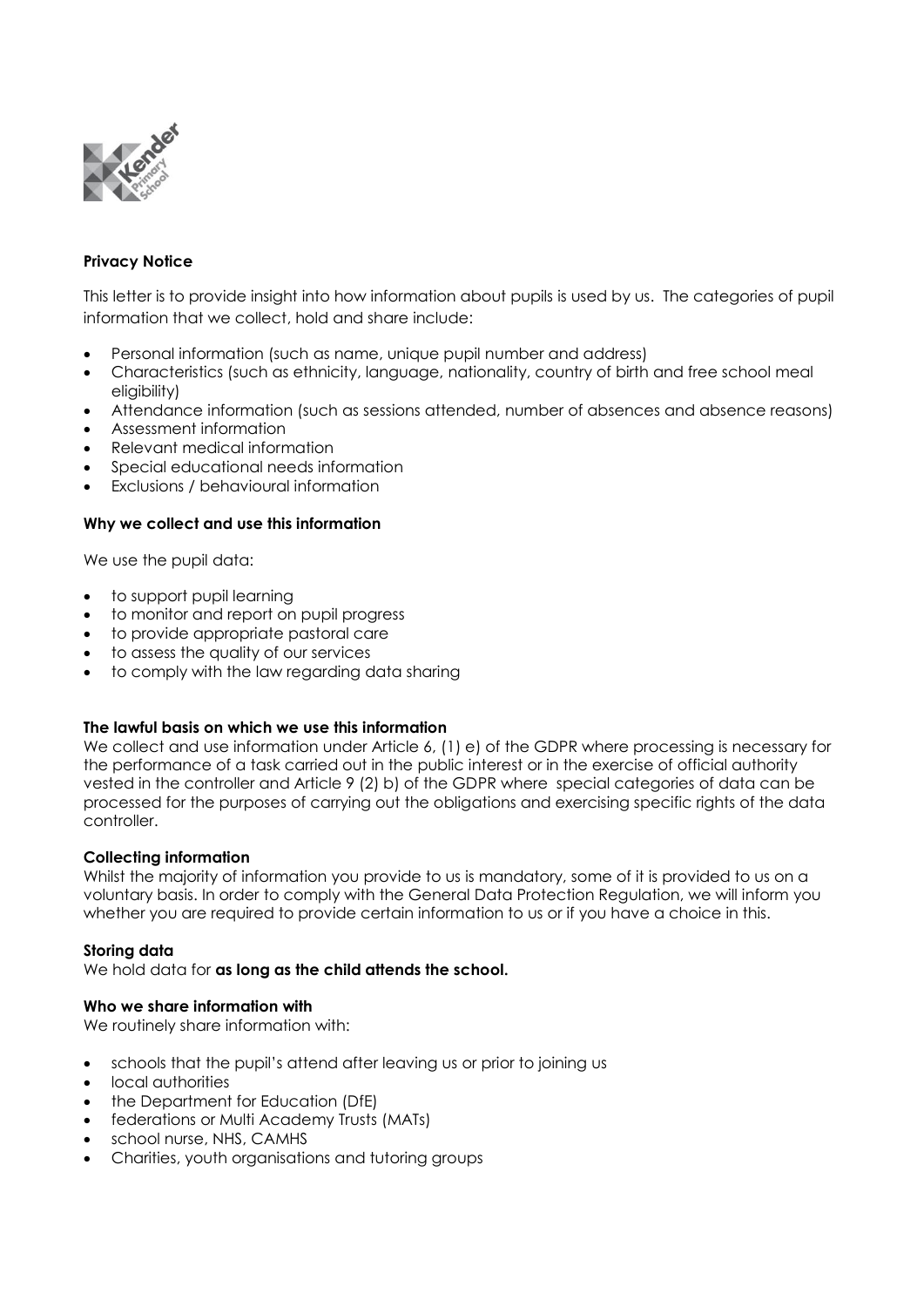## **Why we share information**

We do not share information with anyone without consent unless the law and our policies allow us to do so.

We share pupils' data with the Department for Education (DfE) on a statutory basis. This data sharing underpins school funding and educational attainment policy and monitoring.

We are required to share information about our pupils with our local authority (LA) and the Department for Education (DfE) under section 3 of The Education (Information About Individual Pupils) (England) Regulations 2013.

## **Data collection requirements:**

To find out more about the data collection requirements placed on us by the Department for Education (for example; via the school census) go to [https://www.gov.uk/education/data](https://www.gov.uk/education/data-collection-and-censuses-for-schools)[collection-and-censuses-for-schools.](https://www.gov.uk/education/data-collection-and-censuses-for-schools)

## **The National Pupil Database (NPD)**

The NPD is owned and managed by the Department for Education and contains information about pupils in schools in England. It provides invaluable evidence on educational performance to inform independent research, as well as studies commissioned by the Department. It is held in electronic format for statistical purposes. This information is securely collected from a range of sources including schools, local authorities and awarding bodies.

We are required by law, to provide information about our pupils to the DfE as part of statutory data collections such as the school census and early years' census. Some of this information is then stored in the NPD. The law that allows this is the Education (Information About Individual Pupils) (England) Regulations 2013.

To find out more about the NPD, go to [https://www.gov.uk/government/publications/national-pupil](https://www.gov.uk/government/publications/national-pupil-database-user-guide-and-supporting-information)[database-user-guide-and-supporting-information.](https://www.gov.uk/government/publications/national-pupil-database-user-guide-and-supporting-information)

The department may share information about our pupils from the NPD with third parties who promote the education or well-being of children in England by:

- conducting research or analysis
- producing statistics
- providing information, advice or guidance

The Department has robust processes in place to ensure the confidentiality of our data is maintained and there are stringent controls in place regarding access and use of the data. Decisions on whether DfE releases data to third parties are subject to a strict approval process and based on a detailed assessment of:

- who is requesting the data
- the purpose for which it is required
- the level and sensitivity of data requested: and
- the arrangements in place to store and handle the data

To be granted access to pupil information, organisations must comply with strict terms and conditions covering the confidentiality and handling of the data, security arrangements and retention and use of the data.

For more information about the department's data sharing process, please visit: <https://www.gov.uk/data-protection-how-we-collect-and-share-research-data> For information about which organisations the department has provided pupil information, (and for which project), please visit the following website: <https://www.gov.uk/government/publications/national-pupil-database-requests-received>